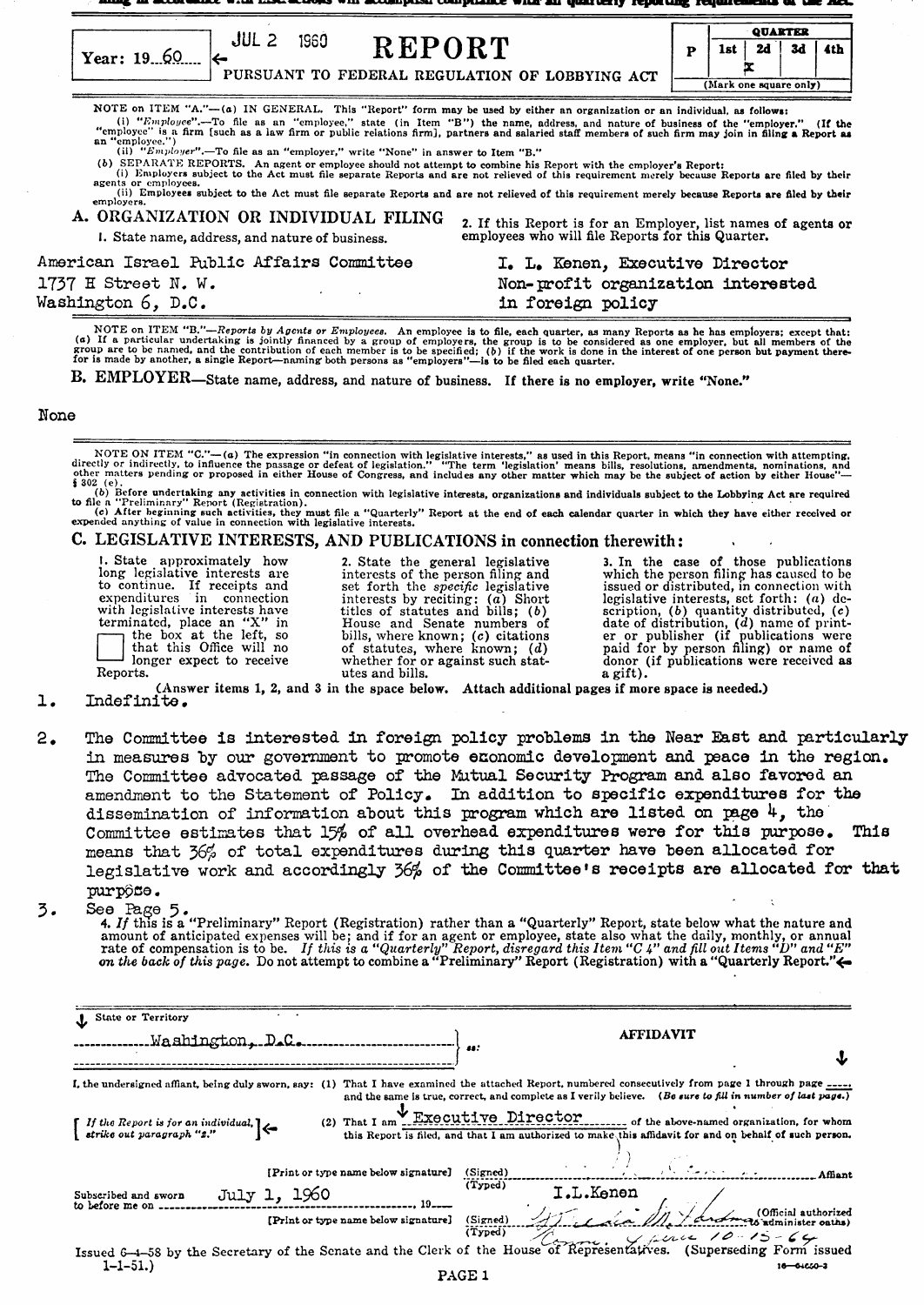### miliures to report

(iii) Receipts of Multi-purpose Organizations. -Some organizations do not receive any funds which are t one of attempting to influence legislation. Such crystations make such a contributions which are the preceding to influence legislation. Such crystations make such a set of a set of a set of a set of a set of a set of a se or more is to be listed, regardless of whether the contribution was made solely for legislative purposes.

(c) IF THIS REPORT IS FOR AN AGENT OR EMPLOYEE.—(i) In General. In the case of many employees, all receipts will exercicle in the statement of the contrary. It as "D 5" (received for services) and "D 12" (expense money an

(ii) *Employer as Contributor of \$500 or More*.—When your contribution from your employer (in the form of salary, fee, etc.) and \$500 or more, it is not necessary to report such contributions under "D 13" and "D 14," sinc

#### D. RECEIPTS (INCLUDING CONTRIBUTIONS AND LOANS)

Fill in every blank. If the answer to any numbered item is "None," write "NONE" in the space following the number.

Receipts (other than loans). Loans Received -"The term 'contribution' includes a . . . loan . . ."- $$302$  (a). I. \$.......... None....... Dues and assessments count of loans. 8,221.46 Gifts of money or anything of value 10. \$............................... Borrowed from others during this Quarter 2,750.00 Repaid to others during this Quar- $11.3$ 3. \$......... None....... Printed or duplicated matter re-<u>ter</u> ceived as a gift "Expense Money" and Reimbursements received this quarter.  $12. S$ . 4. S......... None....... Receipts from sale of printed or duplicated matter Contributors of \$500 or More (from Jan. 1 through this Quarter) 13. Have there been such contributors? Please answer "yes" or "no": ...... YOA....... 14. In the case of each contributor whose contributions (including loans)<br>during the "period" from January 1 through the last day of this<br>Quarter, total \$500 or more: fee, etc.) 6.  $\frac{8.8221.46}{100}$  TOTAL for this Quarter (Add items "1" through "5") Summer, was our more. The heading of this page.<br>Attach hereto plain sheets of paper, approximately the size of this page,<br>tabulate data under the headings "Amount" and "Name and Address of<br>Contributor"; and indicate whiche 5.637.50 Received during previous Quarters Amount Name and Address of Contributor of calendar year -----, 19-----)  $$1,500.00$ <br> $1,785.00$ \$3,285.00 **TOTAL** 

NOTE on ITEM "E."-(a) IN GENERAL. "The term 'expenditure' includes a payment, distribution, loan, advance, deposit, or gift of money or anything of value and includes a contract, promise, or agreement, whether or not legally enforceable, to make an expenditure"-\$ 802 (b) of the Lobbying Act.

(b) IF THIS REPORT IS FOR AN AGENT OR EMPLOYEE. In the case of many employees, all expenditures will come under telephone and telegraph (Item "E 6") and travel, food, lodging, and entertainment (Item "E 7"). E. EXPENDITURES (INCLUDING LOANS) in connection with legislative interests:

Fill in every blank. If the answer to any numbered item is "None," write "NONE" in the space following the number.

#### Expenditures (other than loans)

- 1. S. None Mone Public relations and advertising services
- 
- Quarter
- cluding distribution cost
- 5. \$.............191.75 Office overhead (rent, supplies, utilities, etc.)
- 
- 7. \$.................113.19 Travel, food, lodging, and entertainment
- $8. \, \text{S}$ None ..... All other expenditures
- 9. \$... $5.5$ ,  $8\frac{0+0.81}{1}$  TOTAL for this Quarter (add "1"<br>through "3")
- 5,693.21 Expended during previous Quarters<br>of calendar year  $10.$  \$
- 

## Loans Made to Others-"The term 'expenditure' includes<br> $a \ldots \text{log} n \ldots \text{log} n$ ... TOTAL now owed to person filing 14. \$............................ Repayments received during this Quarter n

#### 15. Recipients of Expenditures of \$10 or More

In the case of expenditures made during this Quarter by, or on behalf of, the person filing: Attach plain sheets of paper approximately the size of this page and tabulate data as to expenditures under the following<br>headings: "Amount," "Date or Dates," "Name and Address of Recipi-<br>ent," "Purpose." Prepare such tabulation in accordance with the following example:

| Amount                                                                                                                                        | Date or Dates-Name and Address of Recipient-Purpose                                                                                          |  |  |  |  |
|-----------------------------------------------------------------------------------------------------------------------------------------------|----------------------------------------------------------------------------------------------------------------------------------------------|--|--|--|--|
| Roe Printing Co., 3214 Blank Ave., St. Louis.<br>$7 - 11:$<br>\$1,750.00<br>Mo.---Printing and mailing circulars on the<br>"Marshbanks Bill." |                                                                                                                                              |  |  |  |  |
| \$2,400.00                                                                                                                                    | Britten & Elatten, 3127 Gremlin Bldg.,<br>$7-15$ , $8-15$ , $9-15$ :<br>Washington, D. C.-Public relations<br>service at \$800.00 per month. |  |  |  |  |
| \$4,150.00                                                                                                                                    | <b>TOTAL</b>                                                                                                                                 |  |  |  |  |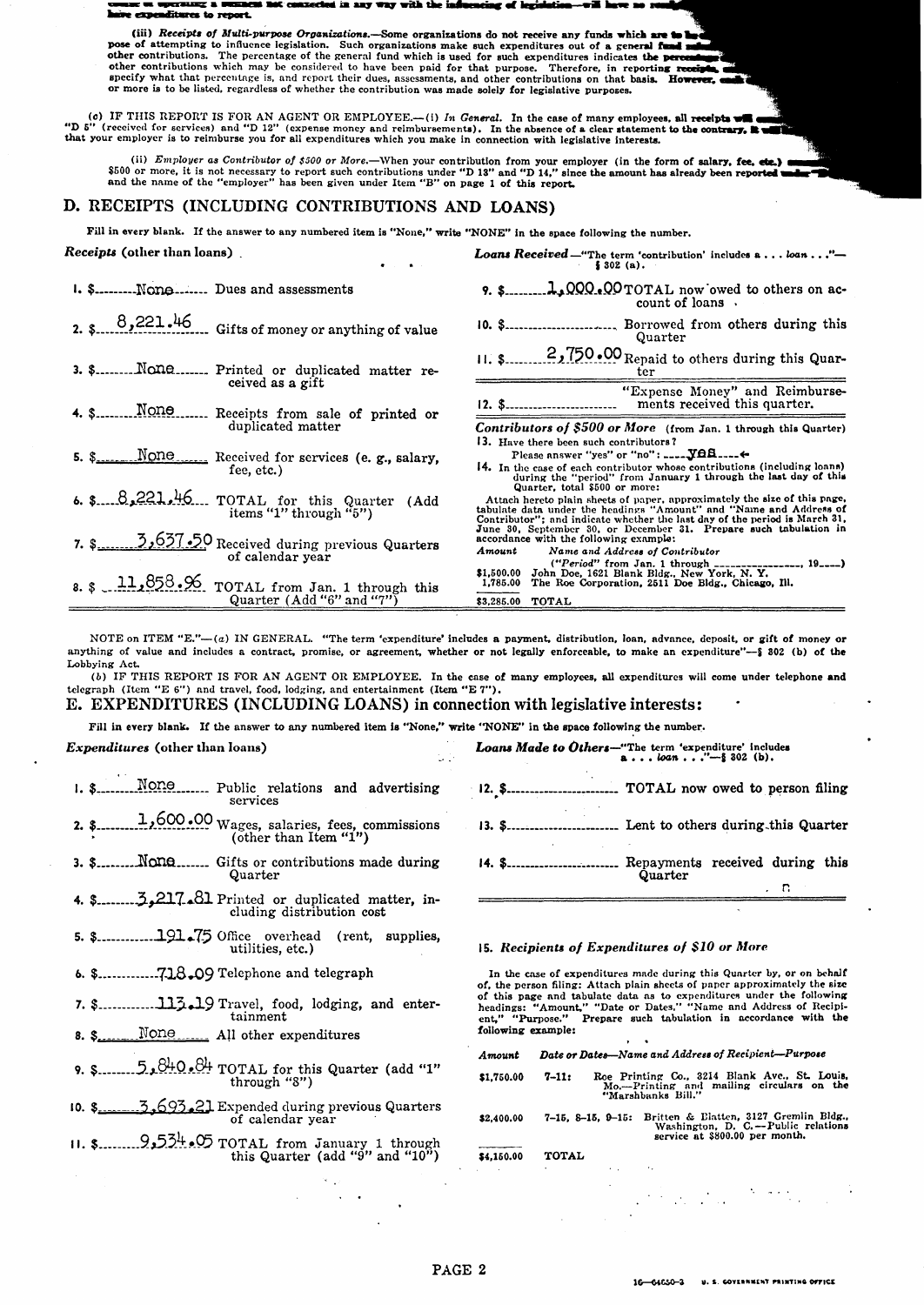$2-60$  $H1$ 

**Head Street** 

**External** 

## CONTRIBUTORS OF \$500.00 OR MORE

| Amount       | Name and Address of Contributors                                      |               | January 1, 1969 through June 30, 1960 |  |  |
|--------------|-----------------------------------------------------------------------|---------------|---------------------------------------|--|--|
| \$<br>500.00 | Sam Sklar<br>2925 Mansfield Road<br>Shreveport, La.                   | May 17, 1960  |                                       |  |  |
| \$<br>500.00 | Philip Stollman<br>17616 James Couzens<br>Detroit 35, Michigan        | May 17, 1960  |                                       |  |  |
| \$1,000.00   | Tom & Abraham Borman<br>12450 Greenfield<br>Detroit 27, Michigan      | May 17, 1960  |                                       |  |  |
| \$<br>500.00 | Abraham Feinberg<br>425 Fifth Avenue<br>New York 18, New York         | May 26, 1960  |                                       |  |  |
| \$<br>500.00 | A. S. Kay<br>Indian Spring Country Club<br>Silver Spring, Maryland    | June 1, 1960  |                                       |  |  |
| \$<br>500.00 | Joseph Handleman<br>5353 West Outer Drive<br>Detroit 35, Michigan     | June 14, 1960 |                                       |  |  |
| \$<br>500.00 | Abraham R. Klitzman<br>710 Mattison Avenue<br>Asbury Park, New Jersey | June 22, 1960 |                                       |  |  |

 $\ddot{\phantom{a}}$ 

 $\bar{\beta}$ 

 $\mathcal{O}(\mathcal{O}_\mathcal{O})$  . The set of  $\mathcal{O}_\mathcal{O}$ 

 $\hat{\mathcal{L}}$ 

 $\hat{\boldsymbol{\beta}}$ 

Page 3

 $\bar{z}$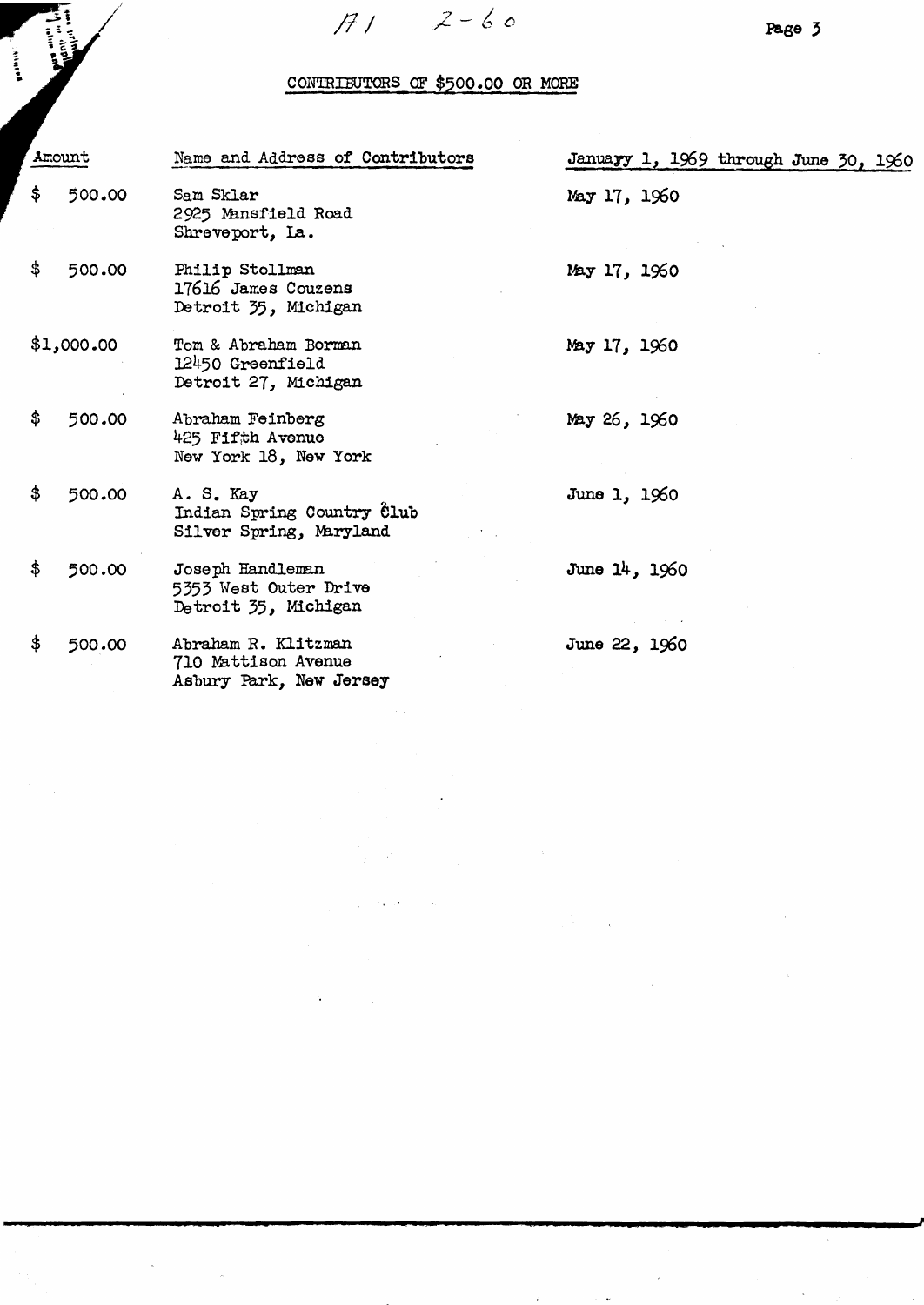$P\hat{e}$ ge 4

# RECIPENTS OF EXPENDITURES OF \$10.00 OR MORE

 $f12 - 2 - 60$ 

|                                                                | Date<br>Amount |                                           | Name and Address of Recipents                                                  | Purpose                                             |  |  |
|----------------------------------------------------------------|----------------|-------------------------------------------|--------------------------------------------------------------------------------|-----------------------------------------------------|--|--|
| \$1,400.00<br>Aprill5-29*60<br>May 15-27'60<br>June 15-30, '60 |                |                                           | Mrs. Esther D. Chesney<br>5410 Connecticut Avenue N.W.<br>Washington 15, D. C. | Secretarial<br>Work                                 |  |  |
|                                                                | \$1,000.00     | April 29, '60                             | Near East Report, Inc.<br>1737 H Street N. W.<br>Washington 6, D.C.            | Subscriptions                                       |  |  |
|                                                                | \$1,357.94     | May 13, 60<br>May 31, '60<br>June 15, '60 | AAA Letter Service<br>Victor Building<br>Washington, D.C.                      | Printing,<br>Duplicating,<br>Mailing Letters        |  |  |
| \$.                                                            | 859.87         | May 19,23,25<br>27,00<br>June 1,6,20,'60  | Public Printer<br>U.S. Government Printing Office<br>Washington, D. C.         | For Reprints of<br>Speeches<br>Congressional Record |  |  |
| \$                                                             | 100.00         | May 27,160                                | Miriam Charnow<br>525 Thayer Avenue<br>Silver Spring, Maryland                 | Secretarial<br>Services                             |  |  |
| \$                                                             | 100.00         | May 27, '60                               | Rita Grossman<br>316 West 18th Street<br>New York, New York                    | Secretarial<br>Services                             |  |  |
| \$                                                             | 607.76         | June 5,30'60                              | Western Union                                                                  | For telegrams                                       |  |  |
| \$                                                             | 110.33         | June $15, '60$                            | C & P Telephone Co.,<br>725 13th Street N.W.<br>Washington, D. C.              | Telephone Calls                                     |  |  |
| S.                                                             | 113.19         | May $25, 60$<br>June $30, 60$             | I. L. Kenen<br>302 Beechwood Drive<br>Alexandria, Virginia                     | Expenses (Taxis,<br>Telephones, etc.)               |  |  |
|                                                                |                |                                           |                                                                                |                                                     |  |  |

 $\overline{\phantom{a}}$ 

 $\bar{\gamma}$ 

 $\bar{\bar{\bar{z}}}$